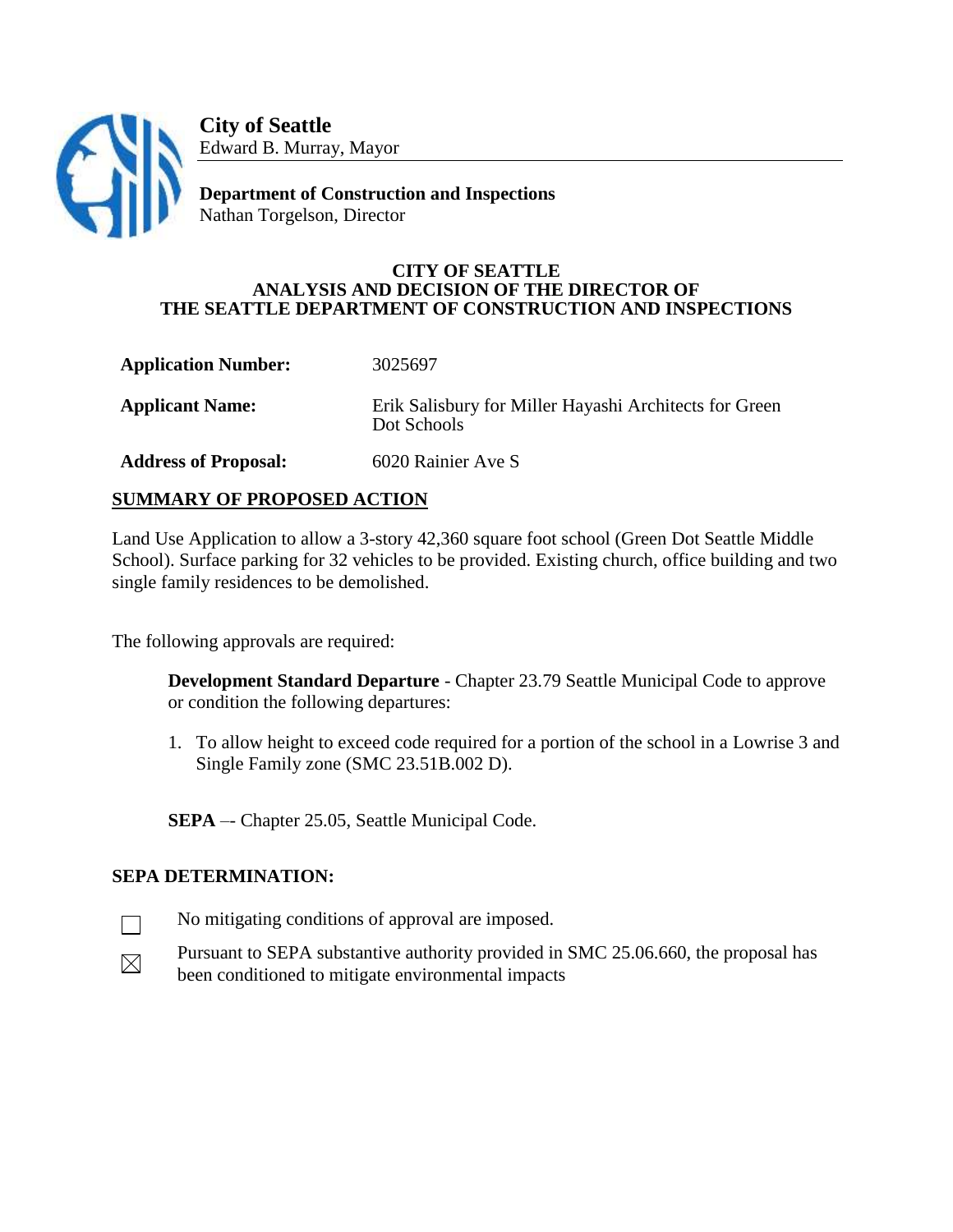#### **SITE AND VICINITY**

| Site Zone:           | Multifamily Lowrise 3 (LR3) and<br>Single Family 5000 (SF5000)                                               |
|----------------------|--------------------------------------------------------------------------------------------------------------|
| <b>Nearby Zones:</b> | North: $(LR3)$ and $(SF5000)$<br>South: (LR3) and (SF5000)<br>West: $(LR3)$ and $(SF5000)$<br>East: (SF5000) |
| ECAs:                | None.                                                                                                        |
| Site Size:           | 1.29 acres                                                                                                   |
|                      |                                                                                                              |



#### PUBLIC COMMENT:

The public comment period ended on January 25, 2017. In addition to the comment (s) received through the School Departure process, other comments were received and carefully considered to the extent that they raised issues within the scope of this review.

#### Development Standard Departure

The Washington Charter School Development (WCSD) and Green Dot Schools submitted a request for departures from certain Seattle Municipal Code development standards for a proposed new middle school (Green Dot Middle School). The Department of Neighborhoods (DON) is charged with administering the School Departure process per SMC 23.79.004. DON formed the required Advisory Committee of eight voting members with a City non-voting Chair. The final Development Standard Departure Report is available in the public electronic file at the following link<http://www.seattle.gov/dpd/> under the project number.

# **ANALYSIS – Development Standard Departure for Public Schools**

The Development Standard Departure process is conducted pursuant to the provisions of Seattle Municipal Code sections 23.79.002-.012. An advisory committee was convened, public comment was received, and a written recommendation to the Director of Seattle Department of Construction and Inspections (SDCI) was prepared. The SDCI Director prepares an analysis and decision per SMC section 23.79.010. The Director will determine the amount of departure to be allowed as well as mitigation measures to be imposed. The Director's decision shall be based on an evaluation of the factors set forth in Section 23.79.008 C, the majority recommendations and minority reports of the Advisory Committee, comments at the public meeting(s) and other comments from the public. If the Director modifies the recommendations of the Advisory Committee, the reasons for the modification shall be put forth in writing.

In reviewing the departure request, Section 23.79.008 directs the Advisory Committee to *"gather and evaluate public comment"*, and to *"recommend maximum departures which may be allowed for each development standard from which a departure has been requested"*. It states, "*Departures shall be evaluated for consistency with the objectives and intent of the City's Land Use Code......, to ensure that the proposed facility is compatible with the character and use of its surroundings"*. The Advisory Committee is directed to consider and balance the interrelationships among the following factors in SMC 23.79.008 C 1: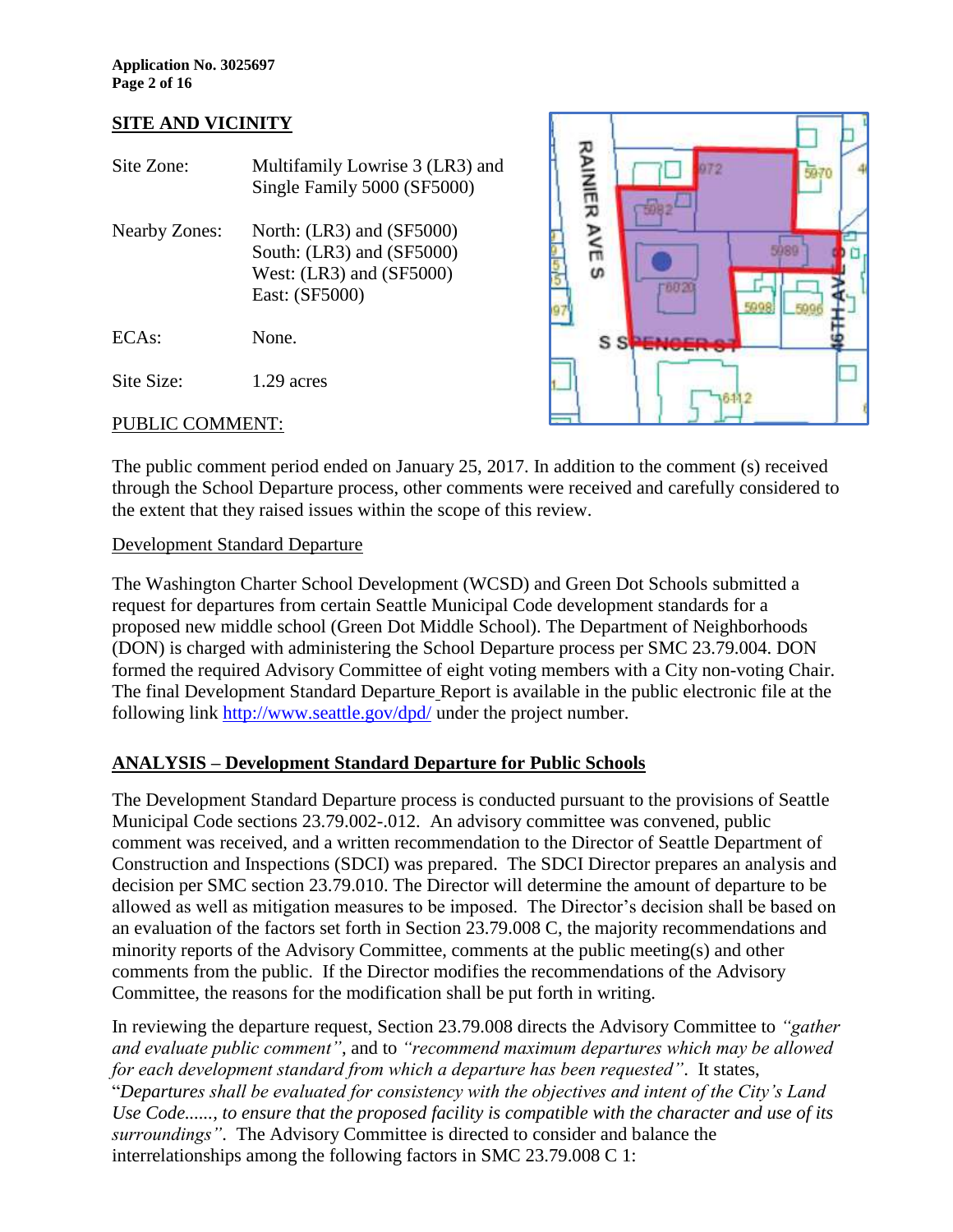- *a. Relationship to Surrounding Areas: The advisory committee shall evaluate the acceptable or necessary level of departure according to:*
	- *1. Appropriateness in relation to the character and scale of the surrounding area;*
	- *2. Presence of edges (significant setbacks, major arterials, topographic breaks, and similar features) which provide a transition in scale;*
	- *3. Location and design of structures to reduce the appearance of bulk;*
	- *4. Impacts on traffic, noise, circulation and parking in the area; and*
	- *5. Impacts on housing and open space.*

*More flexibility in the development standards may be allowed if the impacts on the surrounding community are anticipated to be negligible or are reduced by mitigation; whereas, a minimal amount or no departure from development standards may be allowed if the anticipated impacts are significant and cannot be satisfactorily mitigated.*

*b. Need for Departure: The physical requirements of the specific proposal and the project's relationship to educational needs shall be balanced with the level of impacts on the surrounding area. Greater departures may be allowed for special facilities, such as a gymnasium, which are unique and/or integral and necessary part of the educational process;* 

#### Departure Request and Advisory Committee Recommendation

On November 29, 2016, WCSD and Green Dot Schools submitted a request for departures from certain Seattle Municipal Code development standards to accommodate the construction of a new Charter Middle School at 6020 Rainier Avenue South. The School is proposed to be approximately 42,360 gross square feet with 32 parking spaces and will serve approximately 600 school students. The existing site is approximately 1.2 acres.

The City initiated the Development Standard Departure Process, pursuant to SMC 23.45.504 and 23.79. The Code requires that the Department of Neighborhoods convene an Advisory Committee (Development Standard Advisory Committee) when the applicant proposes a departure from the development standards identified under the Code. These standards are referred to as the "zoning code".

The purposes of the Development Standard Departure Advisory Committee are: 1) to gather public comment and evaluate the proposed departures for consistency with the objectives and intent of the City's land use policies to ensure that the proposed facility is compatible with the character and use of its surroundings; and 2) to develop a report and recommendation to the City of Seattle Department Construction and Inspections from the Department of Neighborhoods.

Following completion of the Committee Report and its transmittal to the City's Department of Construction and Inspections, that department will produce a formal report and determination. The Director of the Department of Construction and Inspections will determine the extent of departure from established development standards which may be allowed, as well as identify all mitigating measures which may be required. This decision is appealable.

The Department of Neighborhoods sent notices to residents within 600 feet of the proposed new school and to a list of individuals and organizations that had shown interest in other community issues in the vicinity requesting self-nominations for membership on the Development Standard Departure Advisory Committee. The Committee was formed and is composed of eight voting members with a City non-voting Chair.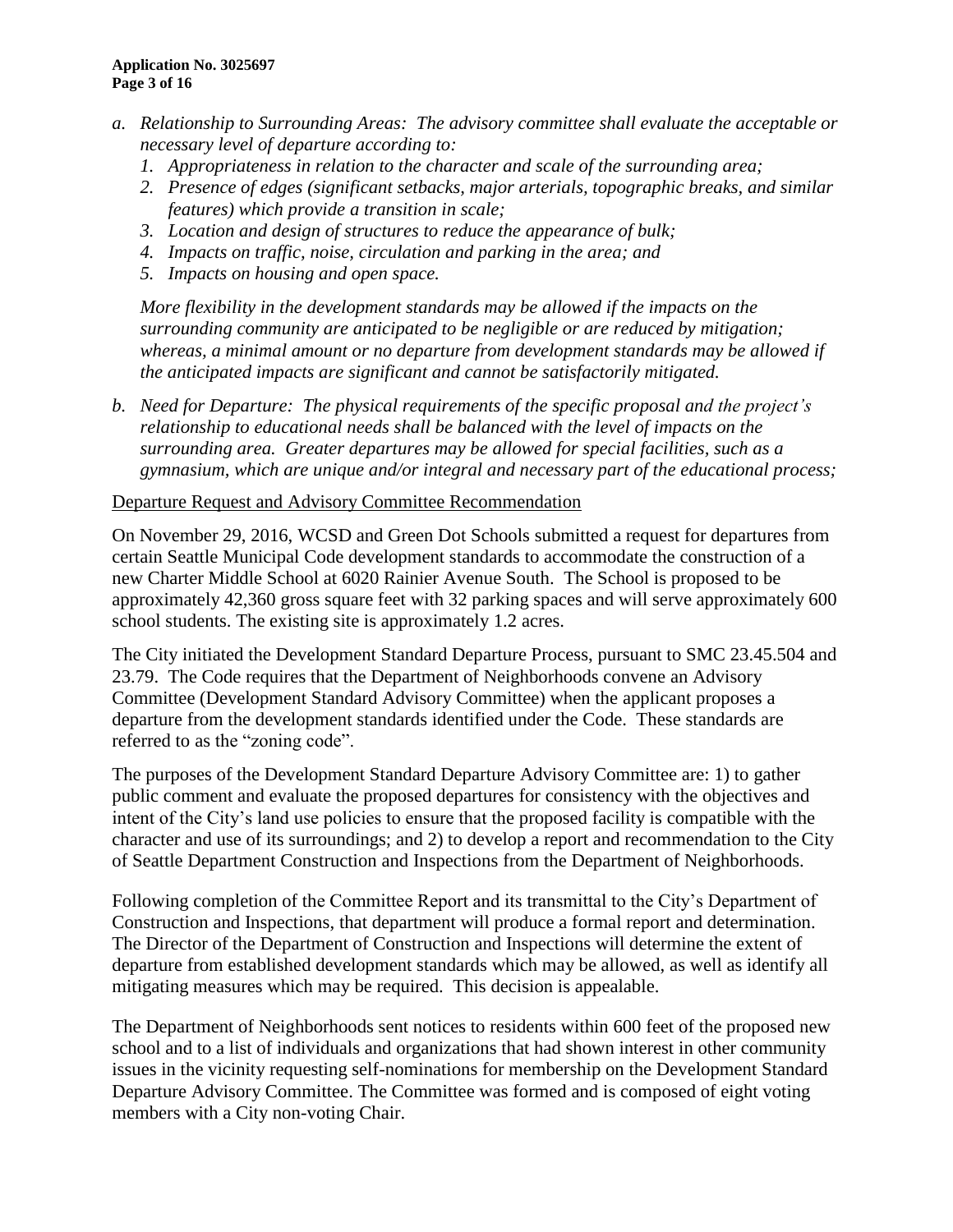**Application No. 3025697 Page 4 of 16**

In order to accommodate the educational program for this project, the applicant requested the following departure from the Seattle Municipal code:

**Departure #1 -Greater than Allowed Building Height** (SMC 23.51B.002 D) – The zoning code restricts the height of development on the site to 30 feet plus an additional 15 feet for a pitched roof, if pitched at a rate of not less than 4:12. The District requested a departure to allow the School to exceed this standard to a total height of 49 feet for classrooms, mechanical and elevator penthouses, and façade elements above the maximum.

The Committee was convened in a public meeting held on April 13, 2017 at Hillman City Collaboratory, 5623 Rainier Ave. S. Seattle, WA 98118. Approximately 17 members of the public attended the meeting, three of whom provided public comments, two of those were from Green Dot and WCSD. All public comment was supportive of the school locating in the neighborhood and allowing the requested height.

#### **Application of Review Criteria to Requested Departures and Committee Recommendations**

The Seattle Municipal Code intent is to grant departures from the requirements of the Municipal Code to accommodate the educational needs of the programs. WCSD has demonstrated that it cannot accommodate the program necessary for the school without requesting a departure for additional height. The Committee is charged with evaluating the Code criteria and the departure request to see if the criteria are met. The following are notes of the Advisory Committee discussion.

#### SMC 23.79.008C1a 1-5

- 1. A two-story building would degrade the bus and parent drop-off and pick-up, reduced play space, and not meet the needed square footage. It would also require a larger footprint, which would be out of scale with surrounding structures. Three stories are consistent with the scale of structures in the surrounding neighborhood and is an efficient use of space as the site is located in an urban corridor.
- 2. As Rainier Avenue South is an urban corridor, the committee did not take issue with the development. They were appreciative that the neighbors to the east would be abutting mostly parking and play space which will help minimize the sense of bulk.
- 3. Methods and materials used to break up the appearance of bulk are encouraged, and are already proposed by the staggering of those materials and the use of colors. The Committee suggested other elements that the design team should explore to further reduce the appearance of bulk. The Committee was supportive of the design and additional height of the building, and emphasized their desire to see design elements reflected in the proposed drawings be maintained through the design process. The colored rain screens at the entrances were supported, and the Committee felt the additional height above 30 feet should be allowed. The parapet may be at 45 feet and the mechanical spaces and façade elements to 49 feet. There was concern regarding the upkeep and appearance of unpainted concrete along the base of the building. In an acknowledgement to the neighboring residential properties, as well as passers-by along Rainier Avenue South, the Committee recommended landscaping to serve as a buffer.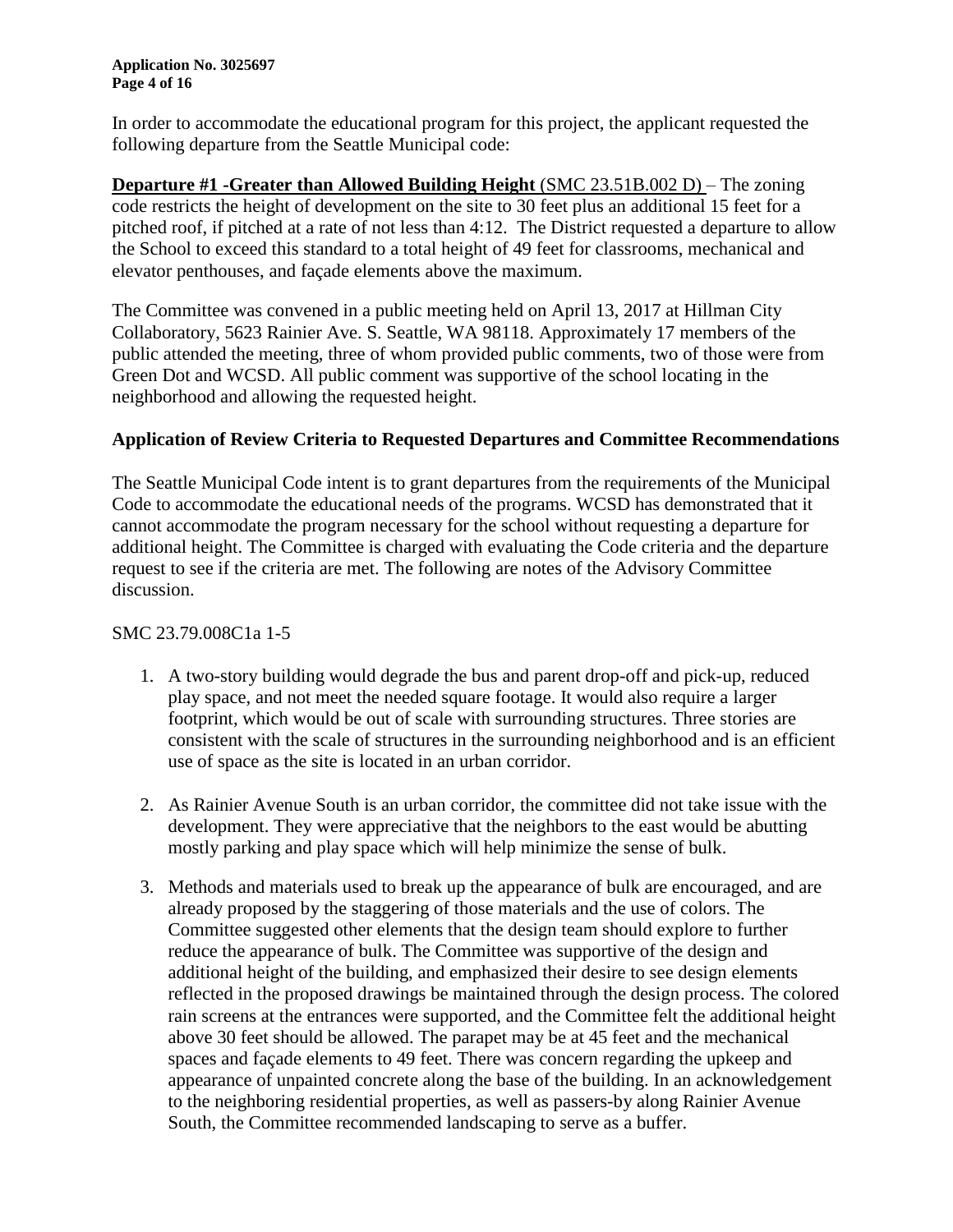#### **Application No. 3025697 Page 5 of 16**

- 4. There will be some impacts of traffic, noise and circulation and parking in the area. The applicant proposes locating parking and bus drop off and pick up on site which addresses some concerns around parking and traffic. The design team did acknowledge the adjacent property owners concerns about cars using his driveway to access the site. The school will address this in their Transportation Management Plan (TMP). The location of the school at this location is advisable due to the proximity to public transportation.
- 5. The Committee acknowledged the loss of two houses, but did not express concern about the loss of those units. The Committee was supportive of the open space that will be gained.

### SMC 23.79.008C1b

The Committee agreed that the additional height is needed for a three-story building to allow for other uses on the site. Additional site space will allow for separate bus and parent drop-off and pick-up as well as outdoor play space.

After consideration of the above, the Committee voted and unanimously recommended that the departure to allow for an additional 19 feet of height for a total of 49 feet be granted as requested by the WCSD and Green Dot Schools with the following conditions:

1. The design team should attempt to keep the following design elements:

- Separation between horizontal bands of façade,
- Offset the horizontal bands that correspond with each floor,
- Continue to use materials that show dimension to minimize the appearance of bulk,
- Continue to use a contrasting color in window frames, and
- Continue to use a contrasting color for the rain screen used at the entrances.
- 2. The design team should explore a thicker and/or contrasting color for the roof cap that would match or balance the entry rain screens.
- 3. Pursue a clear anti-graffiti coating to avoid painting the cast concrete base in the future.

4. Plant and maintain plantings as shown to provide scale and serve as a buffer, most importantly at the frontage along Rainier Ave S and where the site abuts residential neighbors. Provide irrigation for all landscaping.

### Director's Analysis

The Director's decision shall be based on an evaluation of the factors set forth in Section 23.79.008 C, the majority recommendations and minority reports of the Advisory Committee, comments at the public meeting and other comments from the public. Section 23.79.008 C states:

*a. Relationship to Surrounding Areas: The advisory committee shall evaluate the acceptable or necessary level of departure according to:*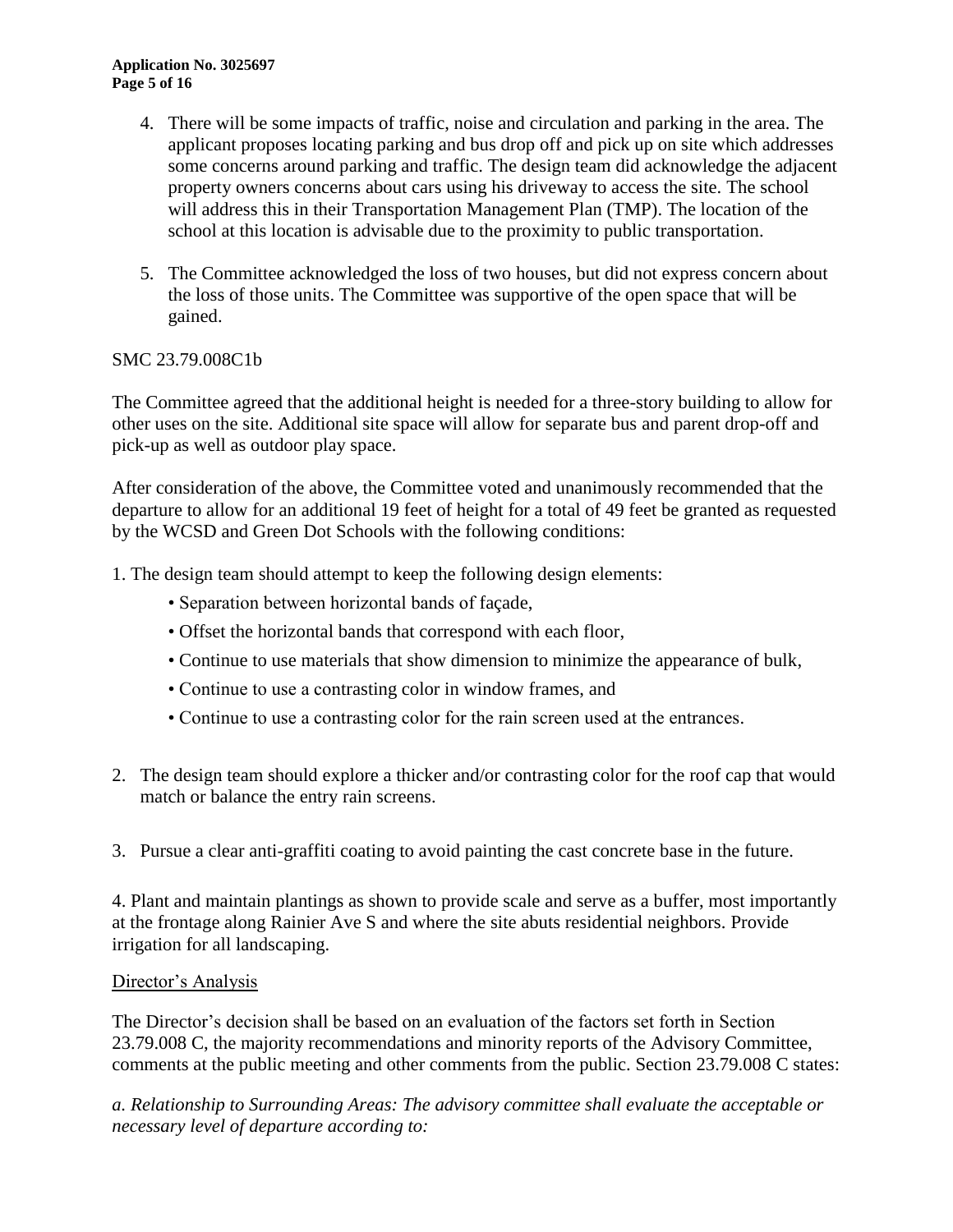- *1. Appropriateness in relation to the character and scale of the surrounding area*
- *2. Presence of edges (significant setbacks, major arterials, topographic breaks, and similar features) which provide a transition in scale.*
- *3. Location and design of structures to reduce the appearance of bulk;*
- *4. Impacts on traffic, noise, circulation and parking in the area; and*
- *5. Impacts on housing and open space.*

Departure #1 is an applicant request to allow greater than allowed building height for a portion of the building. Code allowed is 30 feet with 5 for pitched roofs. With this departure, the School would exceed the development standard (SMC 23.51B.002 D) resulting in total height of 49 feet to accommodate screened mechanical penthouses, classrooms and areas of building facade. The building itself is proposed to be at or below 45 feet.

The area of requested height departure would allow for an additional floor of classrooms, mechanical equipment, and a façade feature at the building entries. The Committee considered the height departure request for the school and determined that it appeared to be an appropriate response to the site and uses. In evaluating this departure, the Committee noted the additional landscaped setbacks from the street and full landscaping were mitigating circumstances to additional height and bulk.

The departure is appropriate in relation to the character and scale of the surrounding area in that there is a three-story apartment building to the south and single family and fire station to the north. There is a zone change mid-site to single family 5000, but the mass of the building is proposed within the Lowrise zone near the street. Parking and play areas are located in the Single-Family zone at the rear of the site, thus locating the bulk of the project in the higher density zone along an arterial street.

The building mass is along an arterial in a Lowrise zone and open play areas and parking help are located in the single-family zone. There is then, a transition in the height, bulk, and scale from the arterial and Lowrise zone to the single family zone to the rear of the site.

The departure request has some impact on traffic, noise, and circulation in that an additional floor of classrooms will be constructed allowing for a larger school population. The Committee understood some of the proposed mitigating measures that the school proposes and agreed that they were appropriate to follow. Additionally, the SEPA analysis below discusses this issue and mitigating conditioning.

Two single family dwellings will be demolished in the Lowrise 3 zone. Open space is expected to be impacted because some open space surrounding the single family dwellings and the church will be removed to accommodate the building. New open space in the way of play areas and surface parking will open up to the rear of the site.

The Committee noted that extra height was acceptable yet proposed conditions to help blend the school with neighborhood surroundings and suggested conditions. The Director accepts the Committees suggestions as follows:

- 1. Keep the following design elements:
	- Separation between horizontal bands of façade,
	- Offset the horizontal bands that correspond with each floor,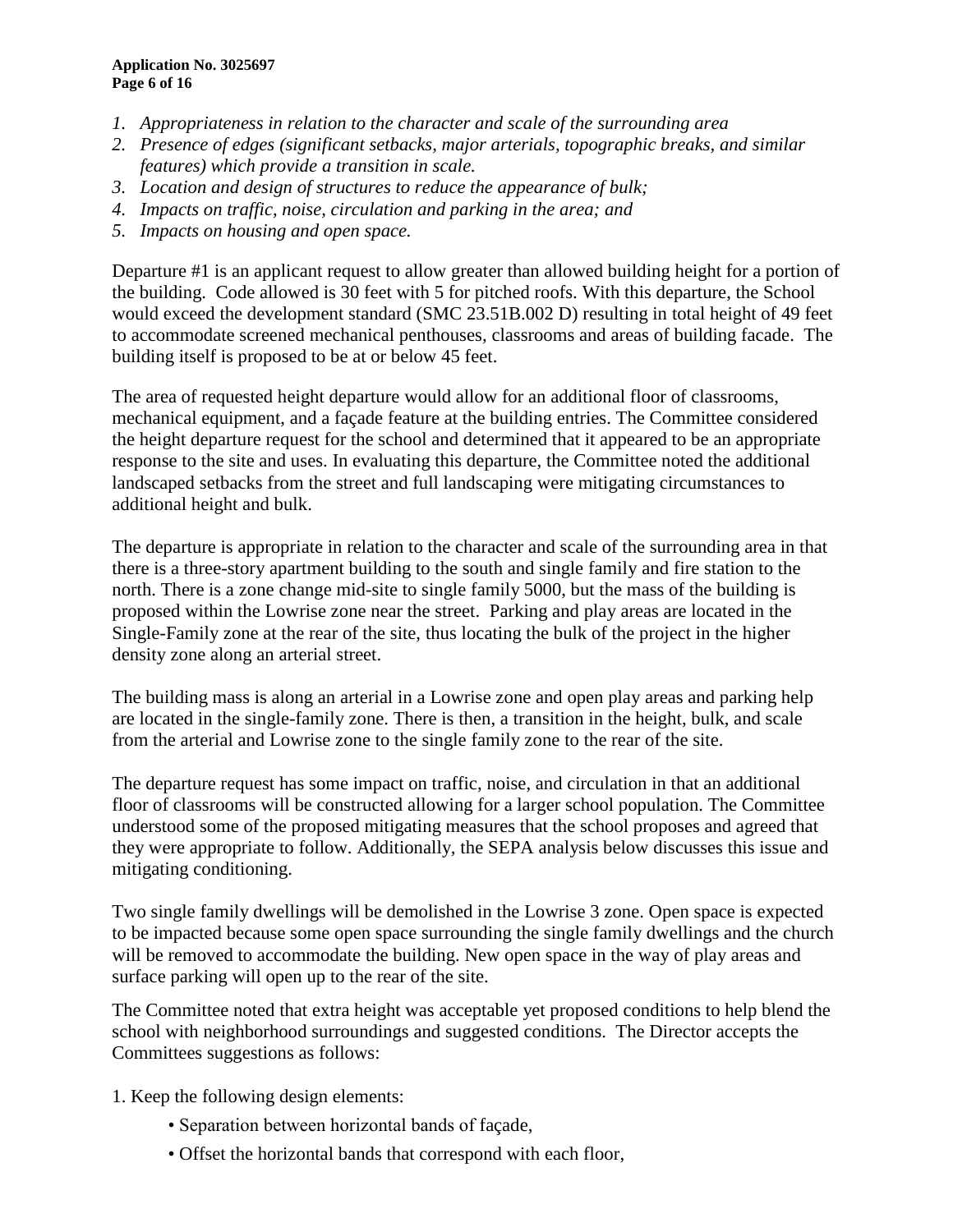- Continue to use materials that show dimension to minimize the appearance of bulk,
- Continue to use a contrasting color in window frames, and
- Continue to use a contrasting color for the rain screen used at the entrances.
- 2. Explore a thicker and/or contrasting color for the roof cap that would match or compliment the rain screen used at the entrances and if it enhances the design update the MUP sets.
- 3. Apply a clear anti-graffiti coating to the concrete base to avoid painting the cast concrete base in the future.

4. Plant and maintain landscaping as shown and install the irrigation to provide scale and serve as a buffer. This is most important at the frontage along Rainier Avenue South and where the site abuts residential neighbors.

The Committee discussed the overall need for departures (SMC 23.79.008C1b) as part of their deliberations. The Seattle Municipal Code generally envisions granting departures from the requirements of the Municipal Code to accommodate the educational needs of the programs to be located in the proposed building. In this case, the applicant stated that both the construction of the new school and important outdoor play space present challenges and that without granting a departure for greater height, school operations would be diminished. Without the departure, the alternatives would be either further reductions in critical open play space by spreading the school over a greater site area or reductions in the proposed size of the educational program provided at the school.

The Committee recommends that the departure to allow greater than allowed height be approved as requested by the applicant with conditions, the Director concurs. The greater height is located in the lowrise zone and out of the single-family zone. The additional height is also a reasonable fit in the neighborhood where the neighboring multifamily building to the south is similar in height and bulk. The City of Seattle Fire Station to the north is also a multi-story building with significant bulk.

The Director's analysis balances departure requests through criteria based on the relationship to surrounding areas with need for development standards departures. Considering the criteria, the majority recommendation from the Advisory Committee, and public comments, the Director grants the departure request and finds that the departure recommendations of the Advisory Committee be accepted with some conditions. See the conditions at the end of this document.

### **DECISION-DEVELOPMENT STANDARD DEPARTURES**

The school development standard departure for additional height is **CONDITIONALLY GRANTED**.

# **ANALYSIS – SEPA**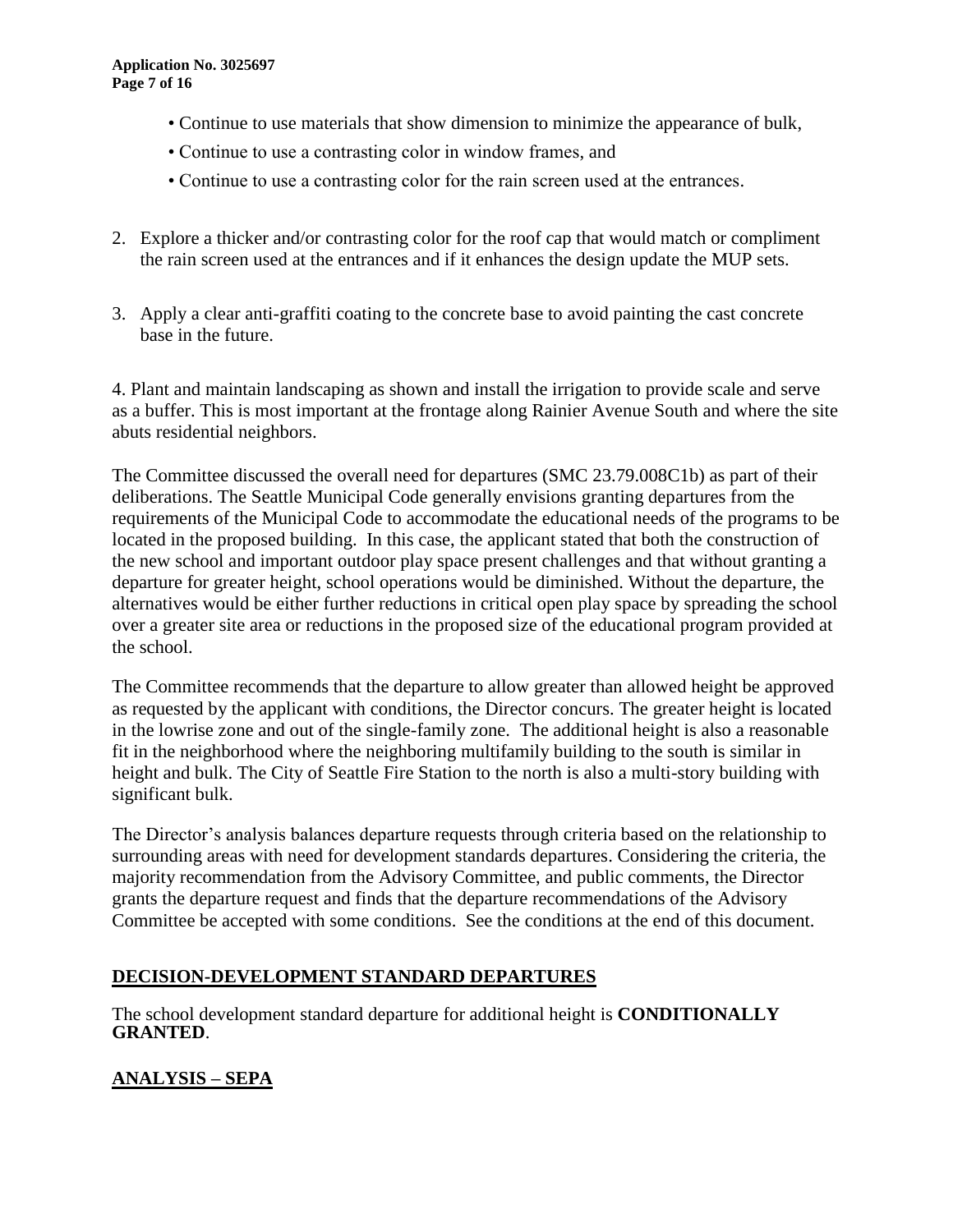#### **Application No. 3025697 Page 8 of 16**

Environmental review resulting in a Threshold Determination is required pursuant to the Seattle State Environmental Policy Act (SEPA), WAC 197-11, and the Seattle SEPA Ordinance (Seattle Municipal Code (SMC) Chapter 25.05).

The initial disclosure of the potential impacts from this project was made in the environmental checklist submitted by the applicant dated 12/12/2016. The Seattle Department of Construction and Inspections (SDCI) has annotated the environmental checklist submitted by the project applicant; reviewed the project plans and any additional information in the project file submitted by the applicant or agents; and any pertinent comments which may have been received regarding this proposed action have been considered. The information in the checklist, the supplemental information, and the experience of the lead agency with the review of similar projects form the basis for this analysis and decision.

The SEPA Overview Policy (SMC 25.05.665 D) clarifies the relationship between codes, policies, and environmental review. Specific policies for each element of the environment, and certain neighborhood plans and other policies explicitly referenced may serve as the basis for exercising substantive SEPA authority. The Overview Policy states in part: "*where City regulations have been adopted to address an environmental impact, it shall be presumed that such regulations are adequate to achieve sufficient mitigation*" subject to some limitations.

Under such limitations/circumstances, mitigation can be considered. Thus, a more detailed discussion of some of the impacts is appropriate.

### Short Term Impacts

Construction activities could result in the following adverse impacts: construction dust and storm water runoff, erosion, emissions from construction machinery and vehicles, increased particulate levels, increased noise levels, occasional disruption of adjacent vehicular and pedestrian traffic, a small increase in traffic and parking impacts due to construction related vehicles, and increases in greenhouse gas emissions. Several construction-related impacts are mitigated by existing City codes and ordinances applicable to the project such as: the Stormwater Code (SMC 22.800-808), the Grading Code (SMC 22.170), the Street Use Ordinance (SMC Title 15), the Seattle Building Code, and the Noise Control Ordinance (SMC 25.08). Puget Sound Clean Air Agency regulations require control of fugitive dust to protect air quality. The following analyzes *construction*-related noise, air quality, greenhouse gas, construction traffic and parking impacts, as well as mitigation.

### *Greenhouse Gas Emissions*

Construction activities including construction worker commutes, truck trips, the operation of construction equipment and machinery, and the manufacture of the construction materials themselves result in increases in carbon dioxide and other greenhouse gas emissions which adversely impact air quality and contribute to climate change and global warming. While these impacts are adverse, they are not expected to be significant. Therefore, no further mitigation is warranted pursuant to SMC 25.05.675.F.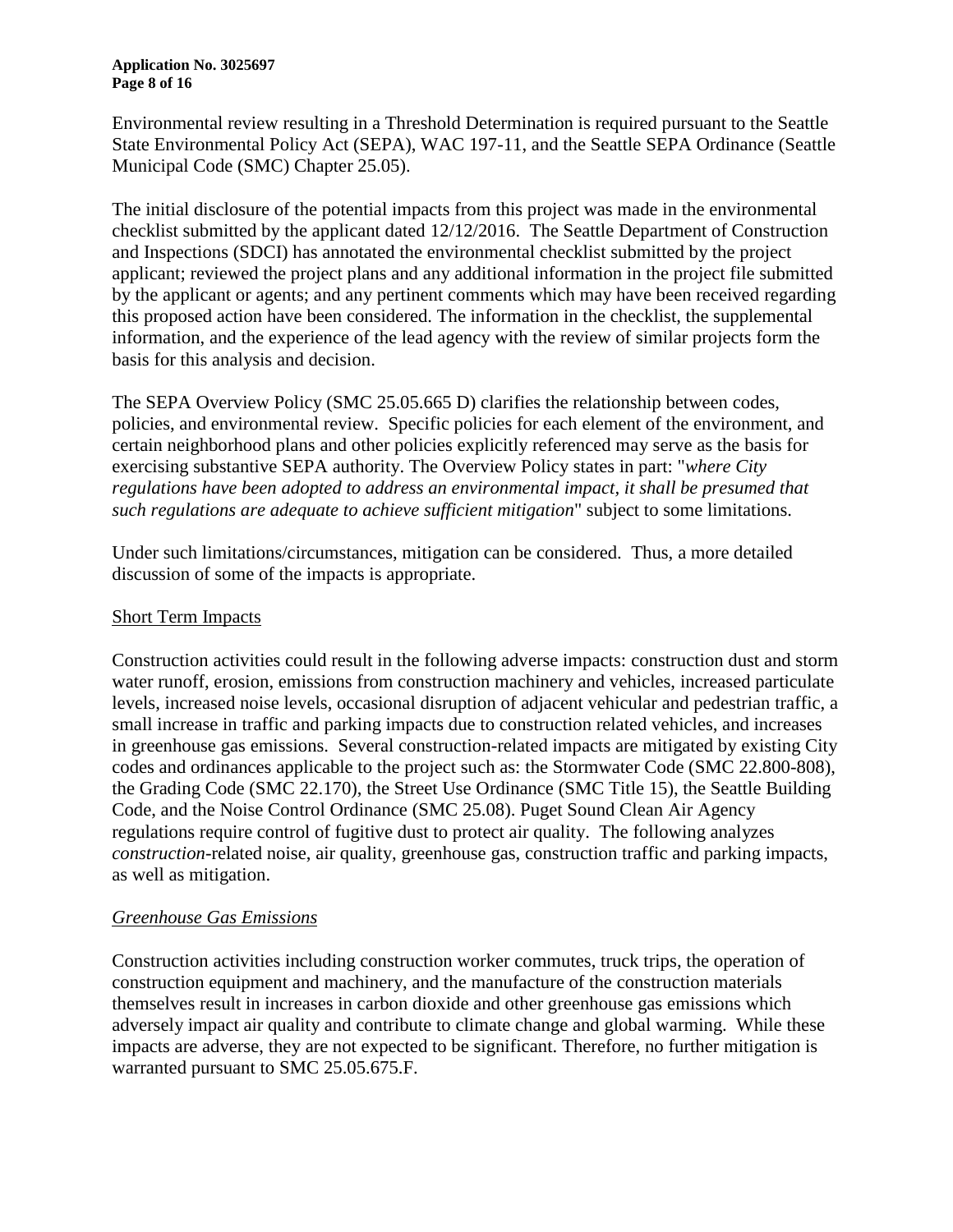#### Construction Impacts - Parking and Traffic

Increased trip generation is expected during the proposed demolition, grading, and construction activity. The area is subject to significant traffic congestion during peak travel times on nearby arterials. Large trucks turning onto arterial streets would be expected to further exacerbate the flow of traffic.

The area includes limited and timed or metered on-street parking. Additional parking demand from construction vehicles would be expected to further exacerbate the supply of on-street parking. It is the City's policy to minimize temporary adverse impacts associated with construction activities.

Pursuant to SMC 25.05.675.B (Construction Impacts Policy), additional mitigation is warranted and a Construction Management Plan is required, which will be reviewed by Seattle Department of Transportation (SDOT). The requirements for a Construction Management Plan include a Haul Route and a Construction Parking Plan. The submittal information and review process for Construction Management Plans are described on the SDOT website at: [http://www.seattle.gov/transportation/cmp.htm.](http://www.seattle.gov/transportation/cmp.htm)

### *Construction Impacts - Noise*

The project is expected to generate loud noise during demolition, grading and construction. The Seattle Noise Ordinance (SMC 25.08.425) permits increases in permissible sound levels associated with private development construction and equipment between the hours of: 7:00 AM and 7:00 PM on weekdays and 9:00 AM and 7:00 PM on weekends and legal holidays in Lowrise, zones.

If extended construction hours are desired, the applicant may seek approval from SDCI through a Noise Variance request. The applicant's environmental checklist does not indicate that extended hours are anticipated.

A Construction Management Plan will be required, including contact information in the event of complaints about construction noise, and measures to reduce or prevent noise impacts. The submittal information and review process for Construction Management Plans are described on the SDOT website at: [http://www.seattle.gov/transportation/cmp.htm.](http://www.seattle.gov/transportation/cmp.htm) A Construction Noise Management Plan with specific mitigation for work beyond non-holiday weekdays from 7:00 AM to 6:00 PM is required to be incorporated into the Construction Management Plan.

### *Earth / Soils*

Excavation to construct the residential structures will be necessary. Excavation will remove an estimated 1,500 cubic yards of material from the development site. Soil, gravel and similar materials may be imported to or exported from the site. Transported soil is susceptible to being dropped, spilled or leaked onto City streets. The City's Traffic Code (SMC 11.74.150 and .160) provides that material hauled in trucks not be spilled during transport. The City requires that loads be either 1) secured/covered; or 2) provide a minimum of six inches of "freeboard". The regulation is intended to minimize the amount of spilled material and dust from the truck bed en route to or from a site. No further conditioning of the impacts associated with the grading/excavation impacts of the project is warranted pursuant to SEPA policies (SMC 25.05.675.D).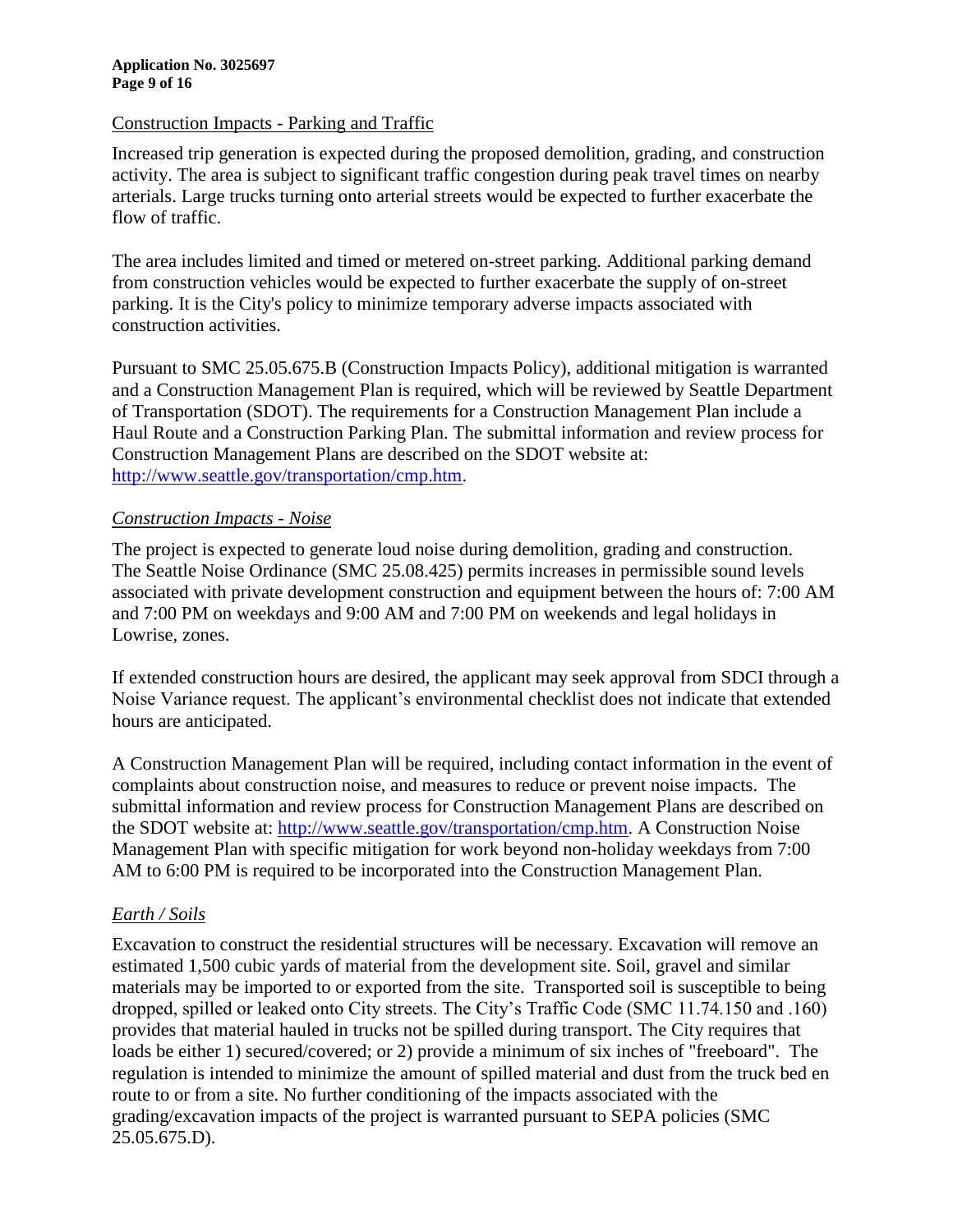#### **Application No. 3025697 Page 10 of 16**

#### *Environmental Health*

The applicant submitted studies regarding existing contamination on site *"Phase I Environmental Site Assessment, located at 5970-6020 Rainier Ave S and 5989 46th Ave S. by SESI, Inc. June 18,2015."* 

If not properly handled, existing contamination could have an adverse impact on environmental health.

Mitigation of contamination and remediation is in the jurisdiction of Washington State Department of Ecology ("Ecology"), consistent with the City's SEPA relationship to Federal, State and Regional regulations described in SMC 25.05.665.E. This State Agency Program functions to mitigate risks associated with removal and transport of hazardous and toxic materials, and the agency's regulations provide sufficient impact mitigation for these materials. The City acknowledges that Ecology's jurisdiction and requirements for remediation will mitigate impacts associated with any contamination.

As indicated in the SEPA checklist, the Phase I and Phase II reports advise the applicant to comply with all provisions of the Model Toxic Controls Act (MTCA) in addressing these issues in the development of the project.

If the recommendations described in the reports are followed, then it is not anticipated that the characterization, removal, treatment, transportation or disposal of any such materials will result in a significant adverse impact to the environment. This conclusion is supported by the expert environmental consultants for the project, whose conclusions are also set forth in the materials in the MUP file for this project.

Adherence to MTCA provisions and federal and state laws are anticipated to adequately mitigate significant adverse impacts from any existing contamination on site. The applicant will adhere to MTCA provisions and compliance with Washington State Department of Ecology regulatory authority.

Mitigation of contamination and remediation is in the jurisdiction of Washington State Department of Ecology ("Ecology"), consistent with the City's SEPA relationship to Federal, State and Regional regulations described in SMC 25.05.665.E. This State agency program functions to mitigate risks associated with removal and transport of hazardous and toxic materials, and the agency's regulations provide sufficient impact mitigation for these materials. The City acknowledges that Ecology's jurisdiction and requirements for remediation will mitigate impacts associated with any contamination.

The proposed strategies and compliance with Ecology's requirements are expected to adequately mitigate the adverse environmental impacts from the proposed development. Therefore, no further mitigation is warranted for impacts to environmental health per SMC 25.05.675.F.

Should asbestos be identified on the site, it must be removed in accordance with the Puget Sound Clean Air Agency (PSCAA) and City requirements. PSCAA regulations require control of fugitive dust to protect air quality and require permits for removal of asbestos during demolition. The City acknowledges PSCAA's jurisdiction and requirements for remediation will mitigate impacts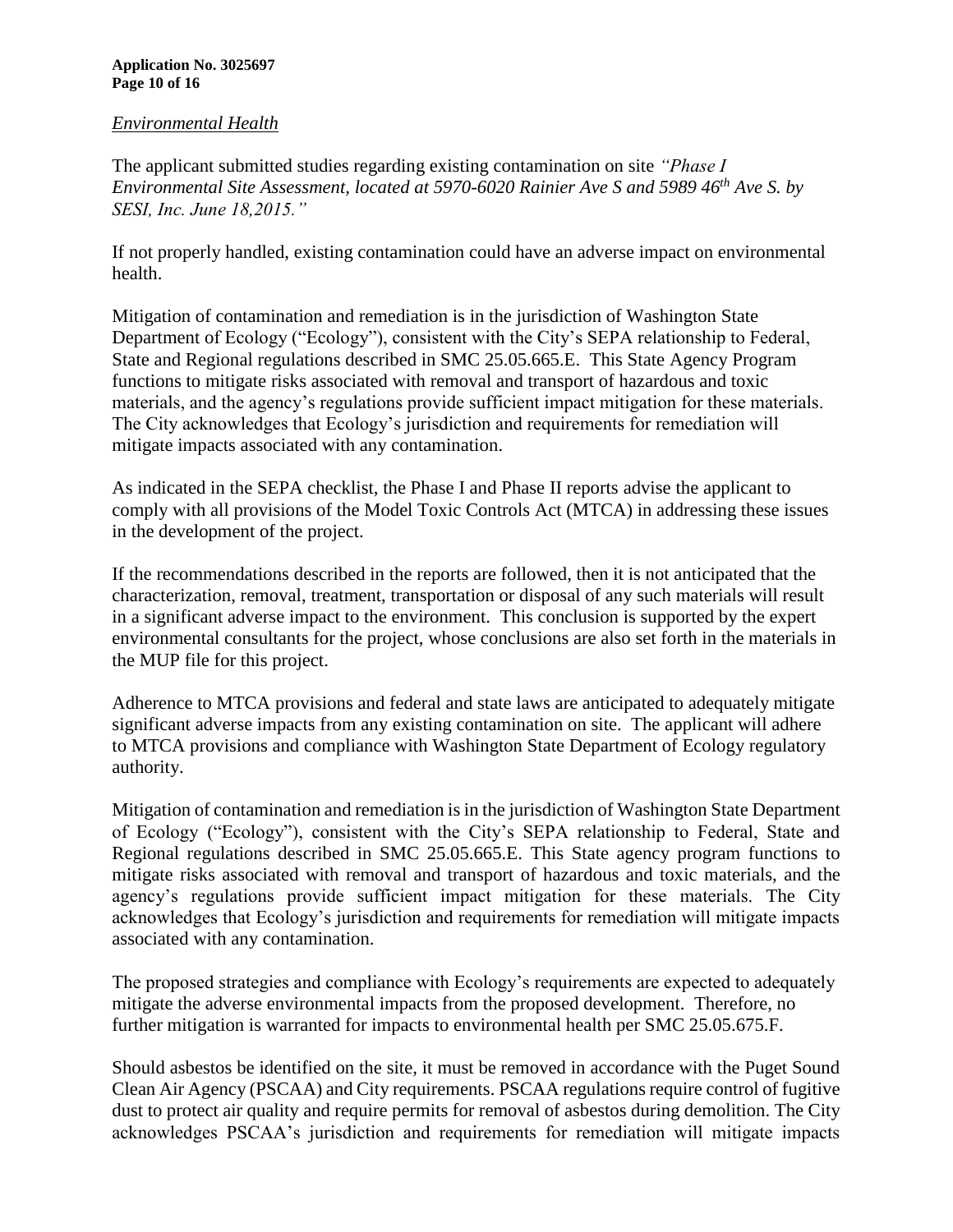associated with any contamination. No further mitigation under SEPA Policies 25.05.675.F is warranted for asbestos impacts.

Should lead be identified on the site, there is a potential for impacts to environmental health. Lead is a pollutant regulated by laws administered by the U. S. Environmental Protection Agency (EPA), including the [Toxic Substances Control Act \(TSCA\),](http://www.epa.gov/laws-regulations/summary-toxic-substances-control-act) [Residential Lead-Based Paint Hazard](http://portal.hud.gov/hudportal/documents/huddoc?id=DOC_12360.pdf)  [Reduction Act of 1992](http://portal.hud.gov/hudportal/documents/huddoc?id=DOC_12360.pdf) (Title X), [Clean Air Act \(CAA\),](http://www.epa.gov/laws-regulations/summary-clean-air-act) [Clean Water Act \(CWA\),](http://www.epa.gov/laws-regulations/summary-clean-water-act) [Safe Drinking](http://www.epa.gov/laws-regulations/summary-safe-drinking-water-act)  [Water Act \(SDWA\),](http://www.epa.gov/laws-regulations/summary-safe-drinking-water-act) [Resource Conservation and Recovery Act \(RCRA\),](http://www.epa.gov/laws-regulations/summary-resource-conservation-and-recovery-act) and [Comprehensive](http://www.epa.gov/laws-regulations/summary-comprehensive-environmental-response-compensation-and-liability-act)  [Environmental Response, Compensation, and Liability Act \(CERCLA\)](http://www.epa.gov/laws-regulations/summary-comprehensive-environmental-response-compensation-and-liability-act) among others. The EPA further authorized the Washington State Department of Commerce to administer two regulatory programs in Washington State, The Renovation, Repair and Painting Program (RRP) and the Lead-Based Paint Activities Program (Abatement). These regulations protect the public from hazards of improperly conducted lead-based paint activities and renovations. No further mitigation under SEPA Policies 25.05.675.F is warranted for lead impacts.

#### Long Term Impacts

Long-term or use-related impacts are also anticipated as a result of approval of this proposal including: greenhouse gas emissions; parking; possible increased traffic in the area. Compliance with applicable codes and ordinances is adequate to achieve sufficient mitigation of most longterm impacts and no further conditioning is warranted by SEPA policies. However, greenhouse gas, historic resources, height bulk and scale, parking, and traffic warrant further analysis.

#### *Greenhouse Gas Emissions*

Operational activities, primarily vehicular trips associated with the project and the project's energy consumption, are expected to result in increases in carbon dioxide and other greenhouse gas emissions which adversely impact air quality and contribute to climate change and global warming. While these impacts are adverse, they are not expected to be significant, therefore, no further mitigation is warranted pursuant to SMC 25.05.675.F

#### *Historic Preservation*

The existing structures on site are more than 50 years old. These structures were reviewed for potential to meet historic landmark status. The Department of Neighborhoods reviewed the proposal for compliance with the Landmarks Preservation requirements of SMC 25.12 and indicated the structures on site are unlikely to qualify for historic landmark status (Landmarks Preservation Board letter, reference number LPB 677/16). Per the Overview policies in SMC 25.05.665.D, the existing City Codes and regulations to mitigate impacts to historic resources are presumed to be sufficient, and no further conditioning is warranted per SMC 25.05.675.H.

### *Height, Bulk, and Scale*

It is the City's policy that the height, bulk and scale of development projects should be reasonably compatible with the general character of development anticipated by the land use element of the Seattle Comprehensive Plan. Development should provide for a reasonable transition between areas of less intensive zoning and more intensive zoning. Subject to the overview policy set forth in SMC Section 25.05.665, the decision may condition or deny a project to mitigate the adverse impact of substantially incompatible height, bulk and scale.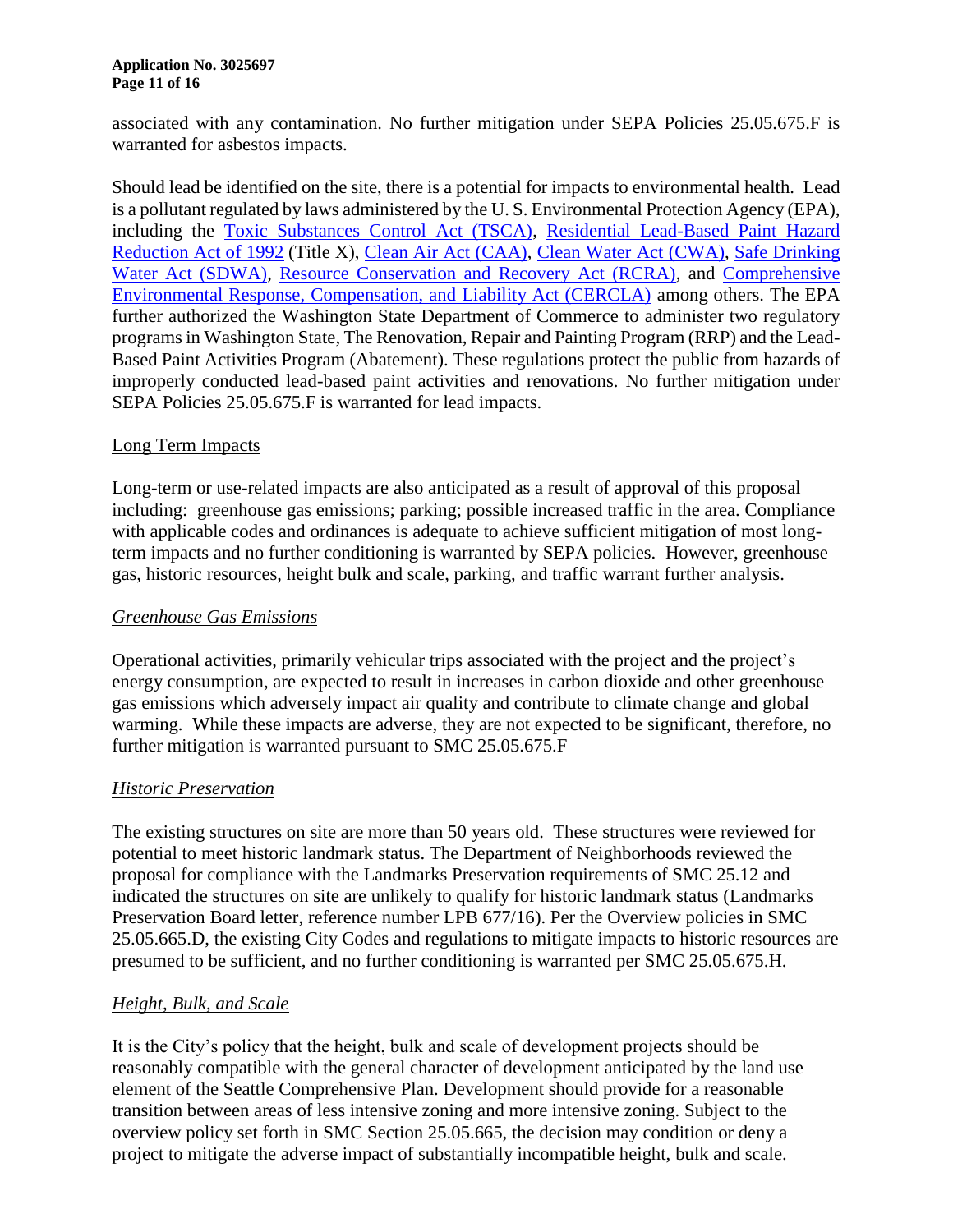#### **Application No. 3025697 Page 12 of 16**

Section SMC 25.05.675G2b lays out some mitigating measures including screening, landscaping colors and materials.

The proposal has been reviewed for height, bulk and scale as it relates to the structures to the south, a multifamily apartment building and to the north, single family dwellings and a City of Seattle fire station. The height is proposed to be one story higher than the multifamily dwelling to the south. Older, single family dwellings to the north may one day be replaced by structures that could rise to 44 feet, the height limit for multifamily structures in the LR3 zone. This building is proposed to be 45 feet high with additional height for mechanical penthouses and stair penthouses. The building is entirely located in the Lowrise 3 zone which has a school structure height limit of 30 feet. Behind the LR3 zone to the east is a zone change to Single Family 5000 (SF 5000). Single family heights are limited to 30 feet with a pitched roof allowable to be at 35 feet at the top of a roof ridge. No school buildings are proposed in the SF 5000 area, only parking lot and play area.

The Advisory Committee considered mitigation for height, bulk and scale through modulation, façade articulation, landscaping, and façade treatment. The Director has reviewed the DON report and the Committee's recommendation on height, bulk and scale mitigation and supports the recommended conditions. The height, bulk and scale of the proposed development and relationship to nearby context have been addressed and no further conditioning is warranted per SMC 25.05.675G.

### *Parking*

The traffic and parking analysis (*Heffron, Revised Transportation Technical Report, Feb 2017*) studied parking needs generated by the school. At the proposed capacity of 600 students and 45 faculty/staff, the school is projected to generate a peak school-day parking demand of 54 vehicles. The project proposes to provide 32 on-site parking spaces, which would result in spillover of about 22 vehicles to the adjacent streets. The report notes there is adequate on-street capacity to accommodate this level of potential parking overspill.

During the evenings when occasional large events are held at the school, on-street neighborhood parking demand is expected to increase. Large events may cause parking spill over to the neighboring streets. On-street capacity will be able to accommodate the overspill although parking will reach farther into the neighborhood.

With the proposed project, roadway infrastructure, such as sidewalks and crosswalks, and bus service there will be opportunity to locate parking. However, conditioning is warranted in order to capture the breadth of recommended measures to reduce the parking impacts associated with the proposal pursuant to specific environmental policies or the SEPA Overview Policy (SMC 25.05.675). See conditioning at the end of this document.

### *Transportation*

The traffic and parking analysis (*Heffron, Revised Transportation Technical Report, Feb, 2017*) indicates a peak demand for approximately 424 trips in the morning peak hour, 262 trips in the afternoon peak hour, and 88 trips in the evening peak hour. Traffic volume increases generated by the school on nearby local streets—resulting from the right-turn-out restriction that would require vehicles destined to the south to go around the block—may be noticeable to residents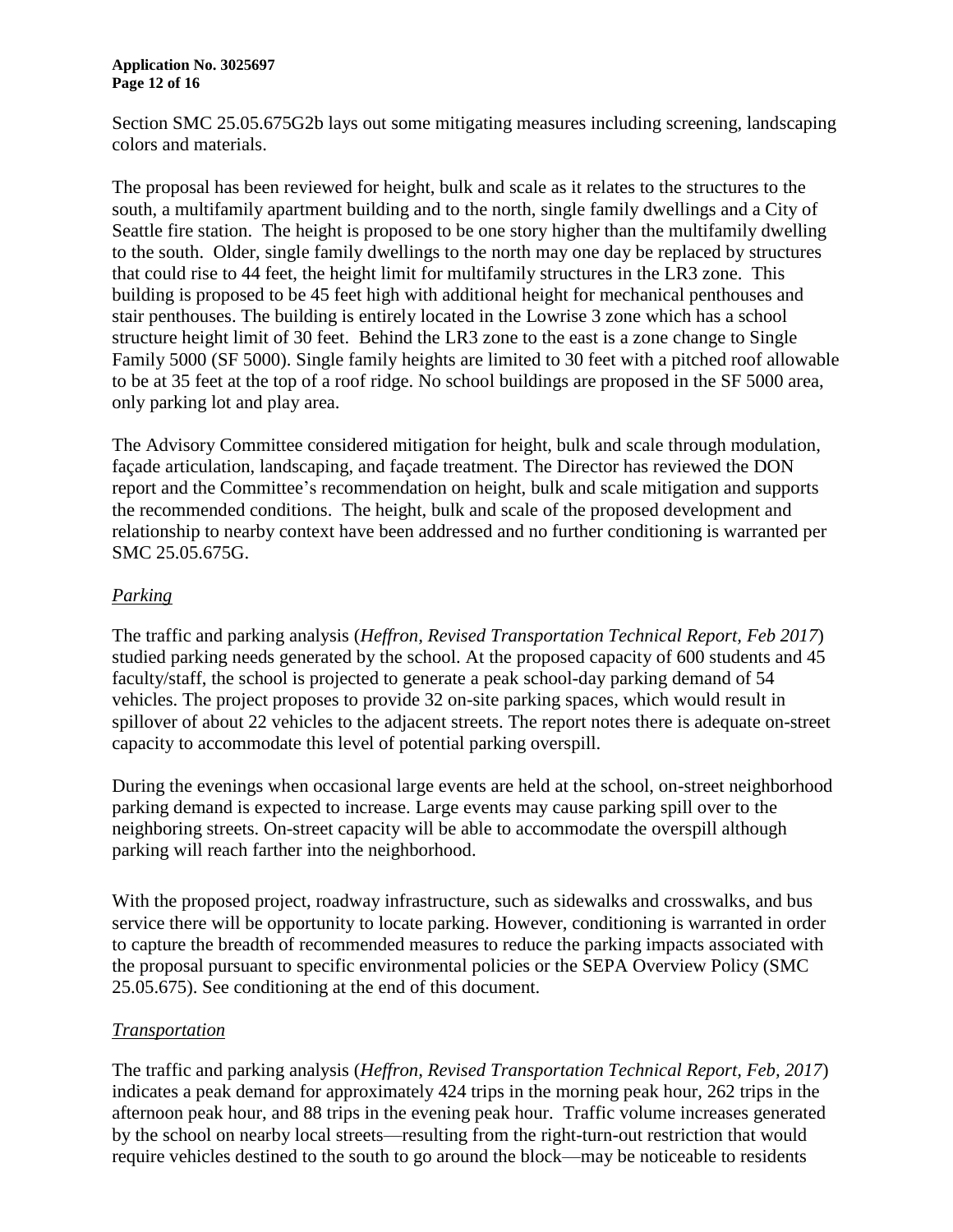during the peak periods of drop-off and pick-up activity. However, according to the report, because these streets currently carry low traffic volumes, school-generated traffic is expected to have a very small effect on local street traffic operations.

The additional trips would have minimal impact on levels of service at nearby intersections and on the overall transportation system. Concurrency analysis was conducted for nearby identified areas. That analysis showed that the project is expected to be well within the adopted standards for the identified areas. The SDCI Transportation Planner reviewed the information and determined that while impacts are adverse, they are not expected to be significant. Some impacts, however, will occur with the new construction which should be addressed.

Specific measures to reduce impacts include a Transportation Management Plan to educate parents and students on circulation and drop off measures, work with SDOT and working with the Seattle School Safety Committee and other procedures outlined in the project SEPA documents. Recommendations of the Traffic Impact Analysis are described as mitigating measures in the environmental documents and the applicant has committed to enacting mitigation measures deemed appropriate to reduce impacts. Conditioning is warranted in order to capture the breadth of recommended measures to reduce the traffic impacts associated with the proposal pursuant to specific environmental policies or the SEPA Overview Policy (SMC 25.05.675). See conditions at the end of this document.

# **DECISION – SEPA**

This decision was made after review by the responsible official on behalf of the lead agency of a completed environmental checklist and other information on file with the responsible department. This constitutes the Threshold Determination and form. The intent of this declaration is to satisfy the requirement of the State Environmental Policy Act (RCW 43.21.C), including the requirement to inform the public of agency decisions pursuant to SEPA.

 $\boxtimes$ Determination of Non-Significance. This proposal has been determined to not have a significant adverse impact upon the environment. An EIS is not required under RCW 43.21.030(2) (c).

The lead agency for this proposal has determined that it does not have a probable significant adverse impact on the environment. An environmental impact statement (EIS) is not required under RCW [43.21C.030](http://apps.leg.wa.gov/RCW/default.aspx?cite=43.21C.030) (2)(c). This decision was made after review of a completed environmental checklist and other information on file with the lead agency. This information is available to the public on request.

This DNS is issued after using the optional DNS process in WAC [197-11-355](http://apps.leg.wa.gov/WAC/default.aspx?cite=197-11-355) and Early review DNS process in SMC 25.05.355. There is no further comment period on the DNS.

# **CONDITIONS – DESIGN REVIEW**

*For the Life of the Project*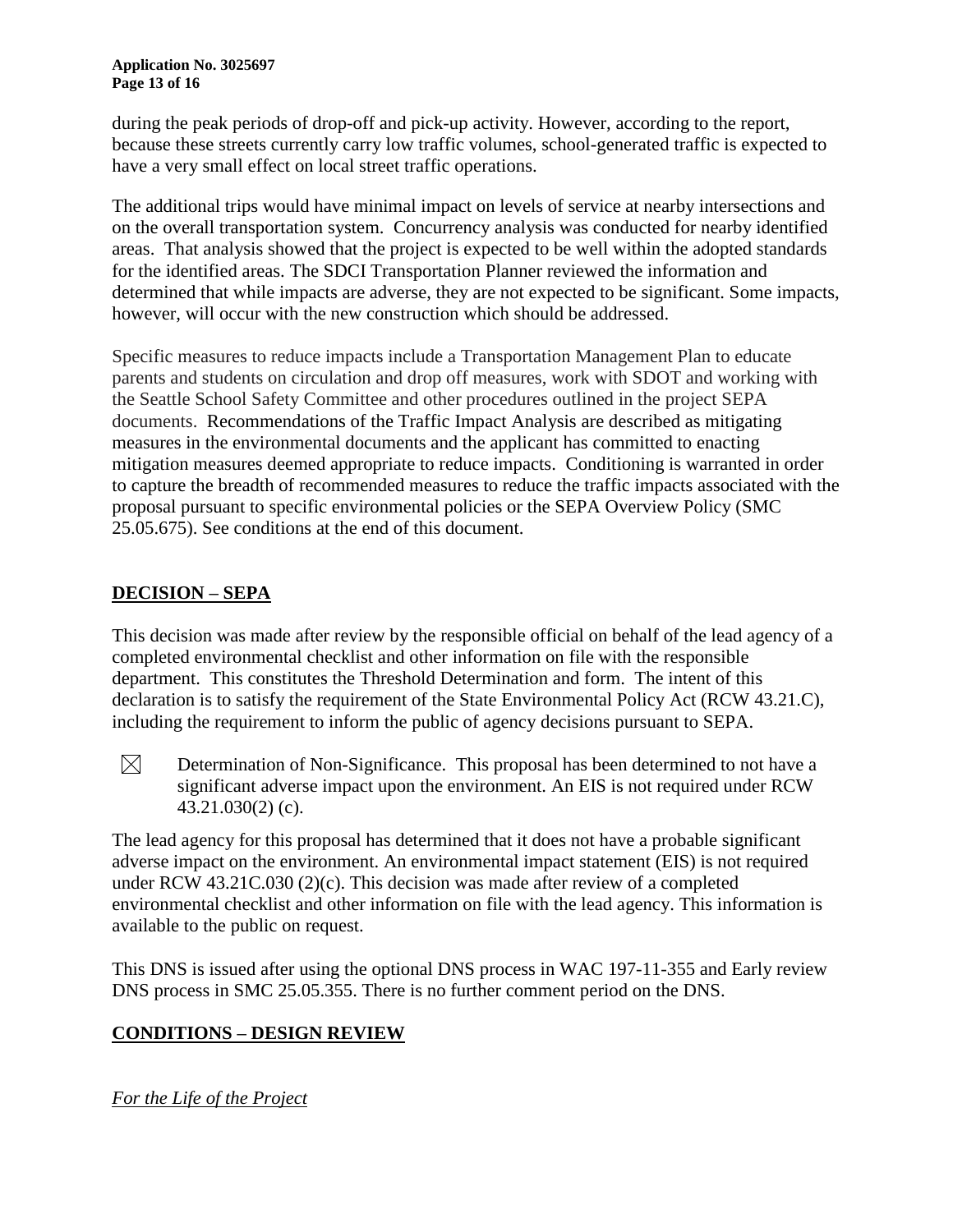- 1. The building and landscape design shall be substantially consistent with the materials represented at the Departures Advisory Committee meeting and in the materials submitted after the Recommendation meeting, before the MUP issuance. Any change to the proposed design, including materials or colors, shall require prior approval by the Land Use Planner (Holly Godard 684-0532).
- 2. The design team shall explore a thicker and/or contrasting color for the roof cap that would match or balance the entry rain screens.
- 3. Use a clear anti-graffiti coating on the base concrete to avoid painting the cast concrete base in the future.
- 4. Plant and maintain plantings as shown and irrigated to provide scale and serve as a buffer, most importantly at the frontage along Rainier Ave S and where the site abuts residential zones.

# **CONDITIONS – SEPA**

### *Prior to Issuance of Demolition, Excavation/Shoring, or Construction Permit*

- 5. Provide a Construction Management Plan that has been approved by SDOT. The submittal information and review process for Construction Management Plans are described on the SDOT website at: [http://www.seattle.gov/transportation/cmp.htm.](http://www.seattle.gov/transportation/cmp.htm)
- 6. If the applicant intends to work outside of the limits of the hours of construction described in condition #6, a Construction Noise Management Plan shall be required, subject to review and approval by SDCI Noise Abatement staff, and prior to a demolition, grading, or building permit, whichever is issued first. The construction noise management plan may be modified as needed through SDOT and SDCI review. The construction noise management plan shall be incorporated into the Construction Management Plan.

### *During Construction*

7. Construction activities (including but not limited to demolition, grading, deliveries, framing, roofing, and painting) shall be limited to non-holiday weekdays from 7am to 7pm. Interior work that involves mechanical equipment, including compressors and generators, may be allowed on Saturdays between 9am and 7pm once the shell of the structure is completely enclosed, provided windows and doors remain closed. Non-noisy activities, such as site security, monitoring, weather protection shall not be limited by this condition. This condition may be modified through a Construction Noise Management Plan, required prior to issuance of a building permit as noted in condition #6.

### *Prior to the Building Permit Final Certificate of Occupancy*

*8.* Install right only turn signs at the school vehicle exit to ensure all outbound turns from the school site to Rainier Avenue South will be restricted to right-turn-only during morning arrival and afternoon dismissal periods.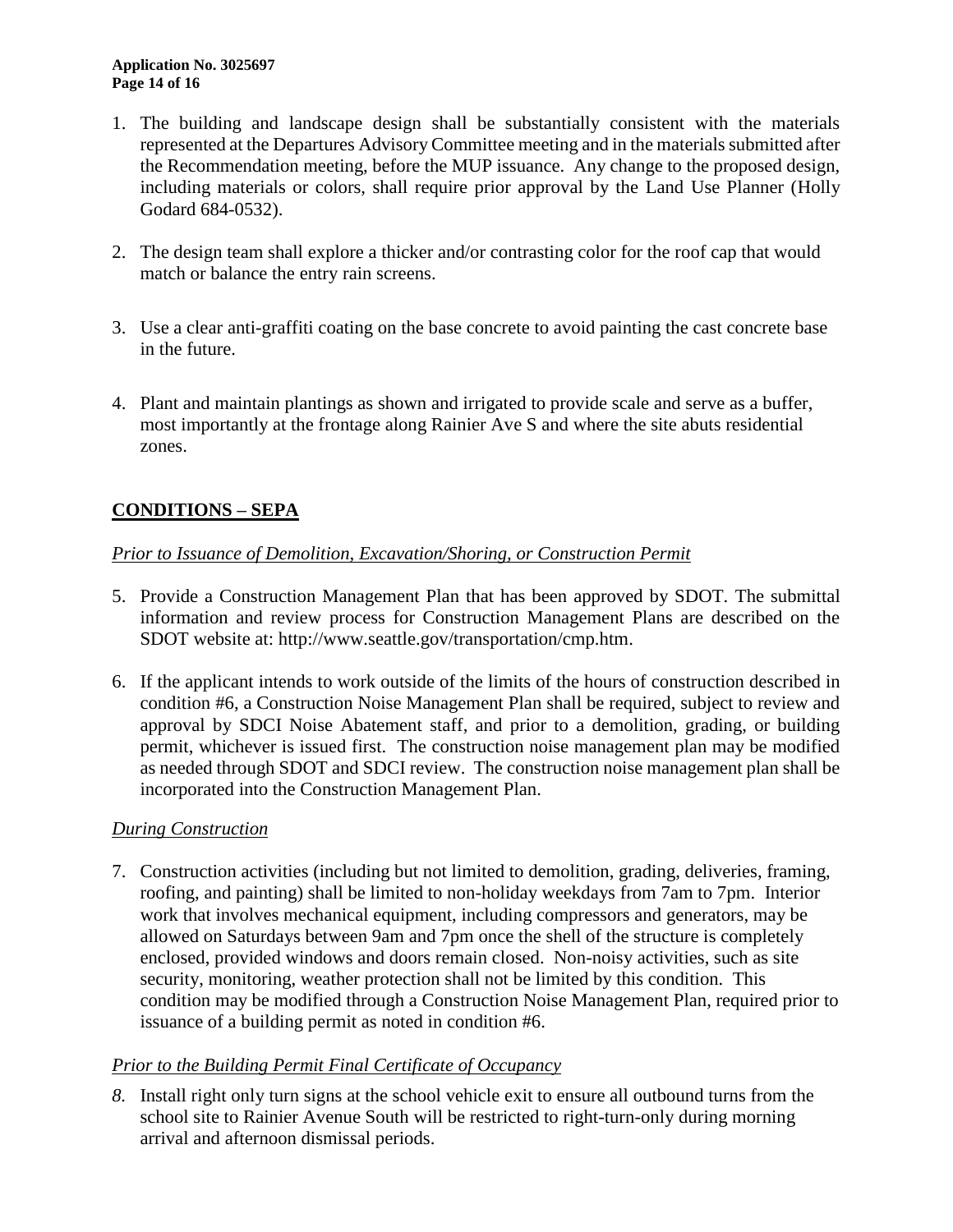#### *For the Life of the Project*

- 9. Prior to the beginning of each school year, a Transportation and Parking Communication Plan will be developed/updated and distributed to educate all staff, teachers, volunteers, students and their families about access and parking challenges for the school. The plan shall include rules for on and off-site circulation for walking, biking, and driving modes, including any drop-off and pick-up zones that are not located on-site. The Transportation and Parking Communication Plan will be provided to SDOT (Ashley Rhead, Ashley Rhead@seattle.gov) for review and comment 60 days prior to opening for the first school year only. The guidelines will also be included in the school's information package for all students prior to the start of the school year and provided on the school's website.
- 10. Work with SDOT to implement a school zone speed limit of 20 mph along Rainier Avenue South adjacent to and approaching the school.
- 11. During peak arrival and dismissal times, staff will be present at the on-site vehicle and bus loading zones to help manage traffic flow through the site and to help enforce on-site pedestrian safety.
- 12. During peak arrival and dismissal times, a uniformed off-duty police officer or flagger certified by the American Traffic Safety Services Association (ATSSA) will be hired by the school and stationed at the north driveway on Rainier Avenue to direct vehicles entering and exiting the site and to enforce the queuing policy which prohibits overspill to the street.
- 13. All outbound turns from the school site to Rainier Avenue South will be restricted to rightturn-only during morning arrival and afternoon dismissal periods.
- 14. Each year the school will develop a Neighborhood Communication Plan to inform nearby neighbors of events. The plan should be updated annually (or as events are scheduled) and provide information about the dates, times, and estimated attendance. The Communication Plan will notify neighbors of potential increased on-street parking demand that could occur with large events and provide contact information for a school official to whom residents can directly report concerns or issues related to event parking. If events with attendance higher than about 220 persons are anticipated, the school will find additional off-site parking or explore options to reduce parking demand by splitting the event or holding the event at a location that can accommodate the expected level of parking demand.
- 15. If the transportation measures do not prevent queues from spilling onto Rainier Avenue or parent pick-up and drop-off occurring on Rainier Avenue, the school shall implement additional measures to mitigate these impacts. Additional measures may include staggered arrival or dismissal times, or additional bus service for students to reduce the number of parents driving to the school.

Holly J. Godard, Land Use Planner Date: July 17, 2017 Seattle Department of Construction and Inspections

HG:drm

K\Decisions-Signed\3025697.docx